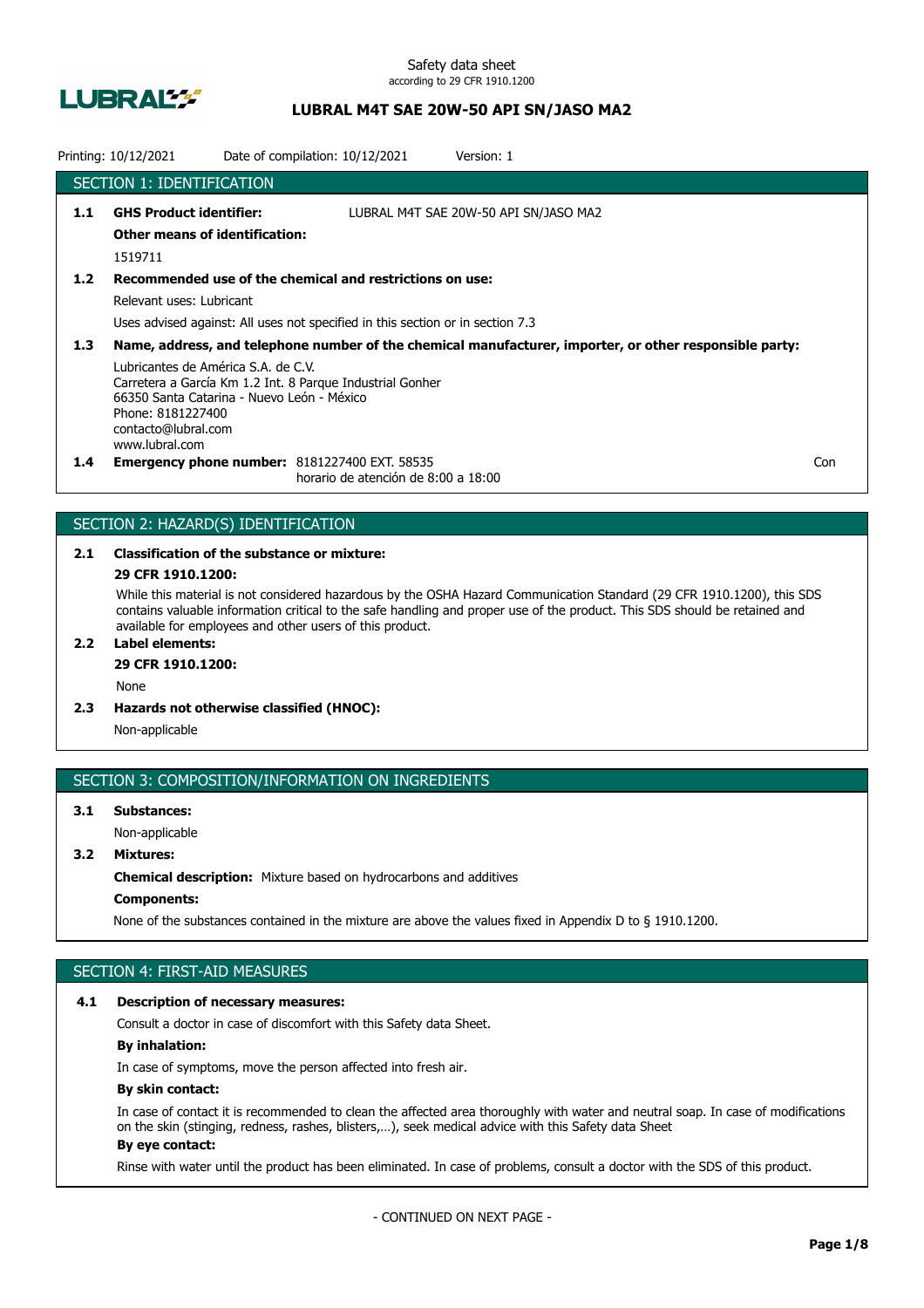

#### Printing: 10/12/2021 Date of compilation: 10/12/2021 Version: 1

### SECTION 4: FIRST-AID MEASURES (continued)

#### **By ingestion/aspiration:**

In case of consumption in large quantities, it is recommended to seek medical assistance.

- **4.2 Most important symptoms/effects, acute and delayed:** Acute and delayed effects are indicated in sections 2 and 11.
- **4.3 Indication of immediate medical attention and special treatment needed, if necessary:** Non-applicable

# SECTION 5: FIRE-FIGHTING MEASURES

### **5.1 Suitable (and unsuitable) extinguishing media:**

#### **Suitable extinguishing media:**

If possible use polyvalent powder fire extinguishers (ABC powder), alternatively use foam or carbon dioxide extinguishers (CO₂).

# **Unsuitable extinguishing media:**

IT IS RECOMMENDED NOT to use full jet water as an extinguishing agent.

#### **5.2 Specific hazards arising from the chemical:**

Due to its non-flammable nature, the product does not present a fire risk under normal conditions of storage, manipulation and use.

### **5.3 Special protective equipment and precautions for fire-fighters:**

Depending on the magnitude of the fire it may be necessary to use full protective clothing and individual respiratory equipment. Minimum emergency facilities and equipment should be available (fire blankets, portable first aid kit,...)

# **Additional provisions:**

As in any fire, prevent human exposure to fire, smoke, fumes or products of combustion. Only properly trained personnel should be involved in firefighting. Evacuate nonessential personnel from the fire area. Destroy any source of ignition. In case of fire, refrigerate the storage containers and tanks for products susceptible to inflammation. Avoid spillage of the products used to extinguish the fire into an aqueous medium.

# SECTION 6: ACCIDENTAL RELEASE MEASURES

#### **6.1 Personal precautions, protective equipment and emergency procedures:**

#### **For non-emergency personnel:**

Isolate leaks provided that there is no additional risk for the people performing this task.

**For emergency responders:**

See section 8.

#### **6.2 Environmental precautions:**

This product is not classified as hazardous to the environment. Keep product away from drains, surface and underground water.

### **6.3 Methods and materials for containment and cleaning up:**

It is recommended:

Absorb the spillage using sand or inert absorbent and move it to a safe place. Do not absorb in sawdust or other combustible absorbents. For any concern related to disposal consult section 13.

# **6.4 Reference to other sections:**

See sections 8 and 13.

# SECTION 7: HANDLING AND STORAGE

### **7.1 Precautions for safe handling:**

A.- Precautions for safe manipulation

Comply with the current standards 29 CFR 1910 Occupational Safety and Health Standards. Keep containers hermetically sealed. Control spills and residues, destroying them with safe methods (section 6). Avoid leakages from the container. Maintain order and cleanliness where dangerous products are used.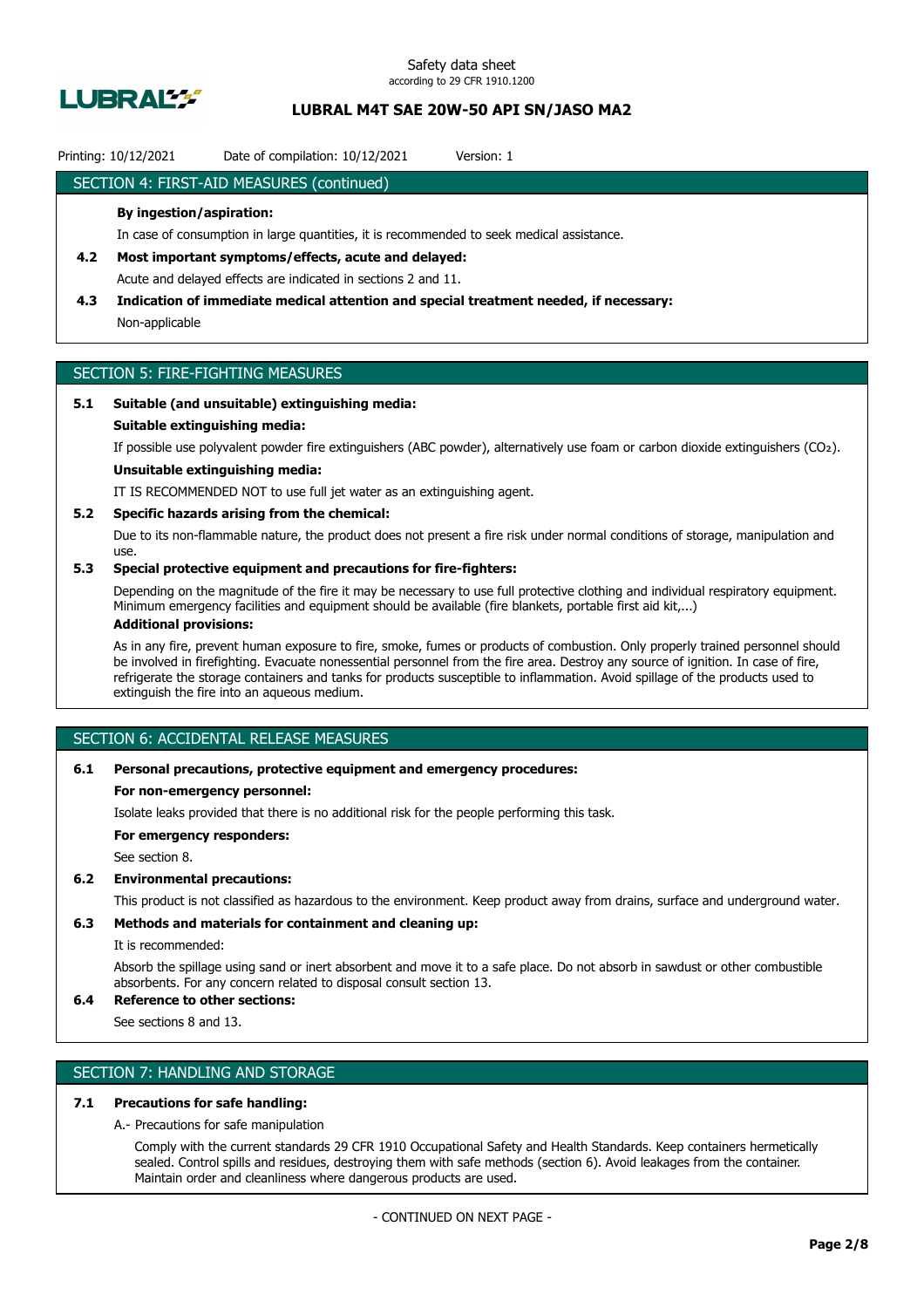

### Printing: 10/12/2021 Date of compilation: 10/12/2021 Version: 1

### SECTION 7: HANDLING AND STORAGE (continued)

- B.- Technical recommendations for the prevention of fires and explosions
	- It is recommended to transfer at a slow speed to avoid the creation of electrostatic charges that could affect flammable products. Consult section 10 for conditions and materials that should be avoided.
- C.- Technical recommendations to prevent ergonomic and toxicological risks

Do not eat or drink during the process, washing hands afterwards with suitable cleaning products.

D.- Technical recommendations to prevent environmental risks

It is not necessary to take special measures to prevent environmental risks. For more information see subsection 6.2

### **7.2 Conditions for safe storage, including any incompatibilities:**

A.- Technical measures for storage

Store in a cool, dry, well-ventilated location

B.- General conditions for storage

Avoid sources of heat, radiation, static electricity and contact with food. For additional information see subsection 10.5

### **7.3 Specific end use(s):**

Except for the instructions already specified it is not necessary to provide any special recommendation regarding the uses of this product.

### SECTION 8: EXPOSURE CONTROLS/PERSONAL PROTECTION

#### **8.1 Control parameters:**

Substances whose occupational exposure limits have to be monitored in the workplace:

Oils: PEL-TWA= 5mg/m3

#### **8.2 Appropriate engineering controls:**

A.- Individual protection measures, such as personal protective equipment

As a preventative measure it is recommended to use basic Personal Protection Equipment. For more information on Personal Protection Equipment (storage, use, cleaning, maintenance, class of protection,…) consult the information leaflet provided by the manufacturer. For more information see subsection 7.1. All information contained herein is a recommendation, the information on clothing performance must be combined with professional judgment, and a clear understanding of the clothing application, to provide the best protection to the worker. All chemical protective clothing use must be based on a hazard assessment to determine the risks for exposure to chemicals and other hazards. Conduct hazard assessments in accordance with 29 CFR 1910.132.

B.- Respiratory protection

The use of protection equipment will be necessary if a mist forms or if the occupational exposure limits are exceeded.

C.- Specific protection for the hands

| Pictogram                            | <b>PPE</b>                            | Remarks                                                                                                                                                                                                                                                                                    |
|--------------------------------------|---------------------------------------|--------------------------------------------------------------------------------------------------------------------------------------------------------------------------------------------------------------------------------------------------------------------------------------------|
| MAIL<br>Mandatory hand<br>protection | Protective gloves against minor risks | Replace gloves in case of any sign of damage. For prolonged periods of exposure<br>to the product for professional /industrial users, we recommend using chemical<br>protection gloves. Use gloves in accordance with manufacturer's use limitations<br>and OSHA standard 1910.138 (29CFR) |

As the product is a mixture of several substances, the resistance of the glove material can not be calculated in advance with total reliability and has therefore to be checked prior to the application.

#### D.- Ocular and facial protection

| Pictogram                            | <b>PPE</b>                                    | Remarks                                                                                                                                                                                                                           |
|--------------------------------------|-----------------------------------------------|-----------------------------------------------------------------------------------------------------------------------------------------------------------------------------------------------------------------------------------|
| (UD)<br>Mandatory face<br>protection | Panoramic glasses against splash/projections. | Clean daily and disinfect periodically according to the manufacturer's instructions.<br>Use if there is a risk of splashing. Use this PPE in accordance with manufacturer's<br>use limitations and OSHA standard 1910.133 (29CFR) |
| E.- Bodily protection                |                                               |                                                                                                                                                                                                                                   |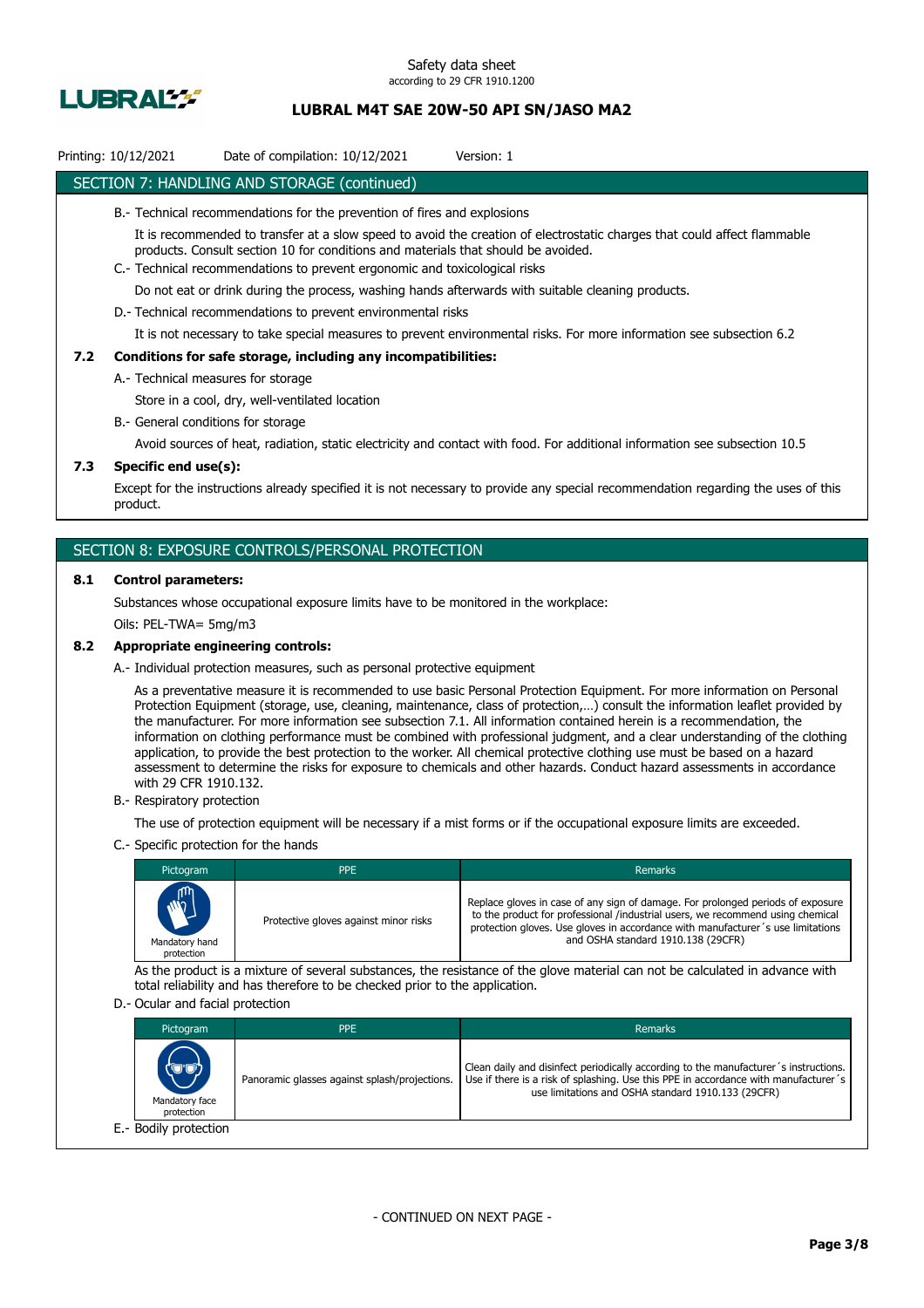

#### Safety data sheet according to 29 CFR 1910.1200

# **LUBRAL M4T SAE 20W-50 API SN/JASO MA2**

| Date of compilation: 10/12/2021<br>Printing: 10/12/2021<br>Version: 1 |                                                                                                    |                                                                                                 |                  |                                                                                                                             |  |  |
|-----------------------------------------------------------------------|----------------------------------------------------------------------------------------------------|-------------------------------------------------------------------------------------------------|------------------|-----------------------------------------------------------------------------------------------------------------------------|--|--|
| SECTION 8: EXPOSURE CONTROLS/PERSONAL PROTECTION (continued)          |                                                                                                    |                                                                                                 |                  |                                                                                                                             |  |  |
|                                                                       |                                                                                                    |                                                                                                 |                  |                                                                                                                             |  |  |
|                                                                       | Pictogram                                                                                          | <b>PPE</b>                                                                                      |                  | Remarks                                                                                                                     |  |  |
|                                                                       |                                                                                                    |                                                                                                 |                  |                                                                                                                             |  |  |
|                                                                       |                                                                                                    | Work clothing                                                                                   |                  | Replace before any evidence of deterioration.                                                                               |  |  |
|                                                                       |                                                                                                    |                                                                                                 |                  |                                                                                                                             |  |  |
|                                                                       |                                                                                                    |                                                                                                 |                  |                                                                                                                             |  |  |
|                                                                       |                                                                                                    | Anti-slip work shoes                                                                            |                  | Replace before any evidence of deterioration.                                                                               |  |  |
|                                                                       |                                                                                                    |                                                                                                 |                  |                                                                                                                             |  |  |
|                                                                       | F.- Additional emergency measures                                                                  |                                                                                                 |                  |                                                                                                                             |  |  |
|                                                                       |                                                                                                    | It is not necessary to take additional emergency measures.                                      |                  |                                                                                                                             |  |  |
|                                                                       | <b>Environmental exposure controls:</b>                                                            |                                                                                                 |                  |                                                                                                                             |  |  |
|                                                                       |                                                                                                    |                                                                                                 |                  | In accordance with the community legislation for the protection of the environment it is recommended to avoid environmental |  |  |
|                                                                       |                                                                                                    | spillage of both the product and its container. For additional information see subsection 7.1.D |                  |                                                                                                                             |  |  |
|                                                                       |                                                                                                    | National volatile organic compound emission standards (40 CFR Part 59):                         |                  |                                                                                                                             |  |  |
|                                                                       | V.O.C. (Subpart C - Consumer):                                                                     | 0 % weight                                                                                      |                  |                                                                                                                             |  |  |
|                                                                       | V.O.C. (Coatings) at 68 °F:                                                                        | 0 kg/m <sup>3</sup> $(0 g/L)$                                                                   |                  |                                                                                                                             |  |  |
|                                                                       |                                                                                                    |                                                                                                 |                  |                                                                                                                             |  |  |
|                                                                       |                                                                                                    | SECTION 9: PHYSICAL AND CHEMICAL PROPERTIES                                                     |                  |                                                                                                                             |  |  |
| 9.1                                                                   |                                                                                                    | Information on basic physical and chemical properties:                                          |                  |                                                                                                                             |  |  |
|                                                                       | For complete information see the product datasheet.                                                |                                                                                                 |                  |                                                                                                                             |  |  |
|                                                                       | <b>Appearance:</b>                                                                                 |                                                                                                 |                  |                                                                                                                             |  |  |
|                                                                       | Physical state at 68 °F:                                                                           |                                                                                                 | Liquid           |                                                                                                                             |  |  |
|                                                                       | Appearance:                                                                                        |                                                                                                 |                  | Not available                                                                                                               |  |  |
|                                                                       | Color:                                                                                             |                                                                                                 | Amber            |                                                                                                                             |  |  |
|                                                                       | Odor:                                                                                              |                                                                                                 |                  | Not available                                                                                                               |  |  |
|                                                                       | Odour threshold:                                                                                   |                                                                                                 | Non-applicable * |                                                                                                                             |  |  |
|                                                                       | <b>Volatility:</b>                                                                                 |                                                                                                 |                  |                                                                                                                             |  |  |
|                                                                       | Boiling point at atmospheric pressure:                                                             |                                                                                                 |                  | Non-applicable *                                                                                                            |  |  |
|                                                                       | Vapour pressure at 68 °F:                                                                          |                                                                                                 |                  | Non-applicable *                                                                                                            |  |  |
|                                                                       | Vapour pressure at 122 °F:                                                                         |                                                                                                 |                  | <300000 Pa (300 kPa)                                                                                                        |  |  |
|                                                                       | Evaporation rate at 68 °F:                                                                         |                                                                                                 |                  | Non-applicable *                                                                                                            |  |  |
|                                                                       | <b>Product description:</b>                                                                        |                                                                                                 |                  |                                                                                                                             |  |  |
|                                                                       | Density at 68 °F:                                                                                  |                                                                                                 |                  | 860 kg/m <sup>3</sup> (ASTM D-4052)                                                                                         |  |  |
|                                                                       | Relative density at 68 °F:                                                                         |                                                                                                 |                  | Non-applicable *                                                                                                            |  |  |
|                                                                       | Dynamic viscosity at 68 °F:                                                                        |                                                                                                 |                  | Non-applicable *                                                                                                            |  |  |
|                                                                       | Kinematic viscosity at 68 °F:                                                                      |                                                                                                 |                  | Non-applicable *                                                                                                            |  |  |
|                                                                       | Kinematic viscosity at 104 °F:                                                                     |                                                                                                 |                  | 142 mm <sup>2</sup> /s (ASTM D-445)                                                                                         |  |  |
|                                                                       | Kinematic viscosity at 212 °F:                                                                     |                                                                                                 |                  | 19 mm <sup>2</sup> /s (ASTM D-445)                                                                                          |  |  |
|                                                                       | Concentration:                                                                                     |                                                                                                 |                  | Non-applicable *                                                                                                            |  |  |
|                                                                       | pH:                                                                                                |                                                                                                 |                  | Non-applicable *                                                                                                            |  |  |
|                                                                       | Vapour density at 68 °F:                                                                           |                                                                                                 |                  | Non-applicable *                                                                                                            |  |  |
|                                                                       |                                                                                                    | Partition coefficient n-octanol/water 68 °F:                                                    |                  | Non-applicable *                                                                                                            |  |  |
|                                                                       | Solubility in water at 68 °F:                                                                      |                                                                                                 |                  | Non-applicable *                                                                                                            |  |  |
|                                                                       | Solubility properties:                                                                             |                                                                                                 |                  | Non-applicable *                                                                                                            |  |  |
|                                                                       | *Not relevant due to the nature of the product, not providing information property of its hazards. |                                                                                                 |                  |                                                                                                                             |  |  |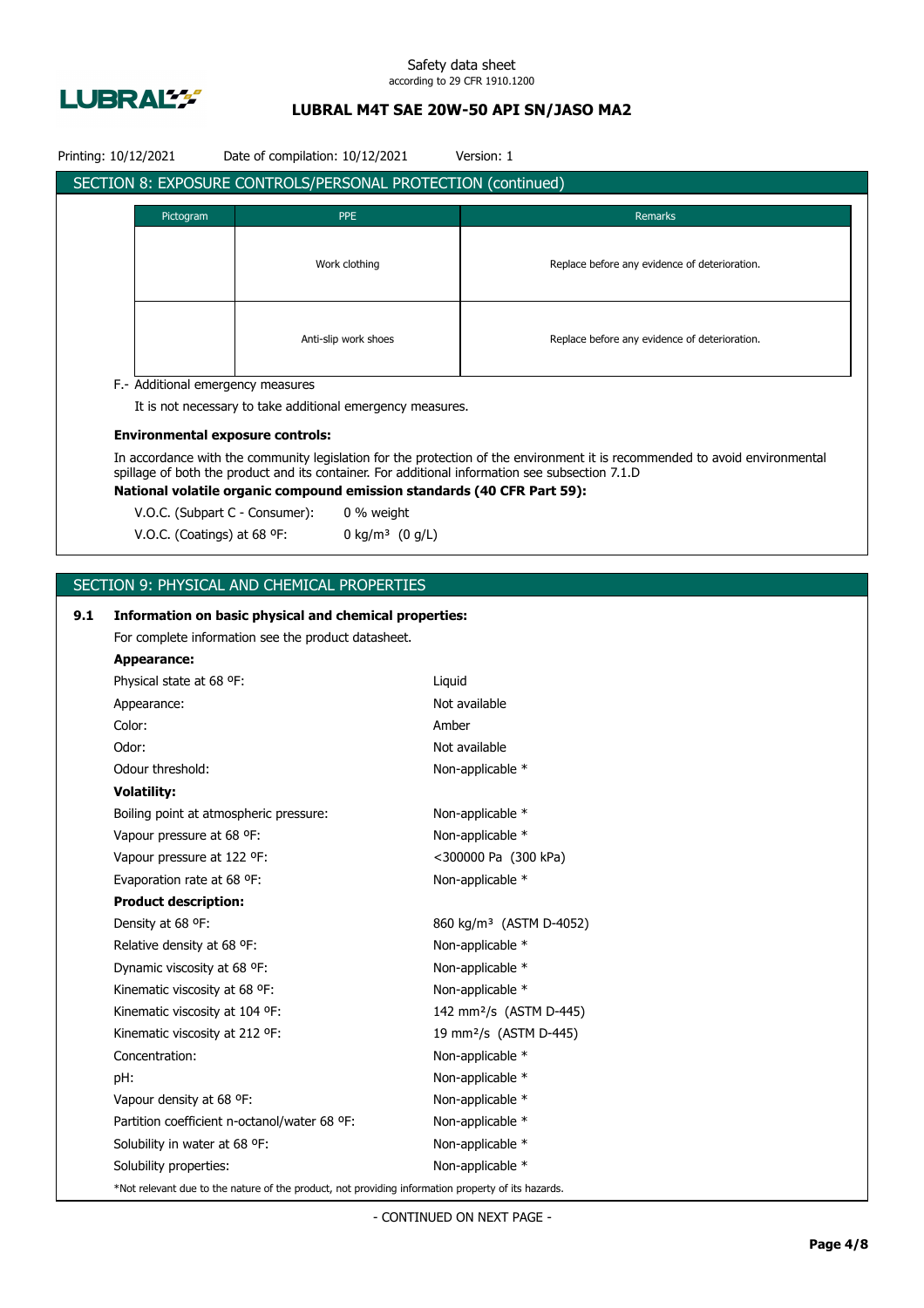

|     | Printing: 10/12/2021                 | Date of compilation: 10/12/2021                                                                    | Version: 1         |
|-----|--------------------------------------|----------------------------------------------------------------------------------------------------|--------------------|
|     |                                      | SECTION 9: PHYSICAL AND CHEMICAL PROPERTIES (continued)                                            |                    |
|     | Decomposition temperature:           |                                                                                                    | Non-applicable *   |
|     | Melting point/freezing point:        |                                                                                                    | Non-applicable *   |
|     | <b>Flammability:</b>                 |                                                                                                    |                    |
|     | Flash Point:                         |                                                                                                    | 457 °F (ASTM D-92) |
|     | Flammability (solid, gas):           |                                                                                                    | Non-applicable *   |
|     | Autoignition temperature:            |                                                                                                    | Non-applicable *   |
|     | Lower flammability limit:            |                                                                                                    | Non-applicable *   |
|     | Upper flammability limit:            |                                                                                                    | Non-applicable *   |
|     | <b>Particle characteristics:</b>     |                                                                                                    |                    |
|     | Median equivalent diameter:          |                                                                                                    | Non-applicable     |
| 9.2 | <b>Other information:</b>            |                                                                                                    |                    |
|     |                                      | Information with regard to physical hazard classes:                                                |                    |
|     | Explosive properties:                |                                                                                                    | Non-applicable *   |
|     | Oxidising properties:                |                                                                                                    | Non-applicable *   |
|     | Corrosive to metals:                 |                                                                                                    | Non-applicable *   |
|     | Heat of combustion:                  |                                                                                                    | Non-applicable *   |
|     | components:                          | Aerosols-total percentage (by mass) of flammable                                                   | Non-applicable *   |
|     | <b>Other safety characteristics:</b> |                                                                                                    |                    |
|     | Surface tension at 68 °F:            |                                                                                                    | Non-applicable *   |
|     | Refraction index:                    |                                                                                                    | Non-applicable *   |
|     |                                      | *Not relevant due to the nature of the product, not providing information property of its hazards. |                    |

# SECTION 10: STABILITY AND REACTIVITY

### **10.1 Reactivity:**

No hazardous reactions are expected because the product is stable under recommended storage conditions. See section 7.

#### **10.2 Chemical stability:**

Chemically stable under the conditions of storage, handling and use.

### **10.3 Possibility of hazardous reactions:**

Under the specified conditions, hazardous reactions that lead to excessive temperatures or pressure are not expected.

# **10.4 Conditions to avoid:**

Applicable for handling and storage at room temperature:

| Shock and friction           | Contact with air | Increase in temperature | <b>Sunlight</b> | <b>Humidity</b> |
|------------------------------|------------------|-------------------------|-----------------|-----------------|
| Not applicable               | Not applicable   | Not applicable          | Not applicable  | Not applicable  |
| 10.5 Incompatible materials: |                  |                         |                 |                 |

# Acids **Water Water Coxidising materials** Combustible materials Chhers Others Avoid strong acids Not applicable Not applicable Not applicable Not applicable Avoid alkalis or strong bases

#### **10.6 Hazardous decomposition products:**

See subsection 10.3, 10.4 and 10.5 to find out the specific decomposition products. Depending on the decomposition conditions, complex mixtures of chemical substances can be released: carbon dioxide (CO2), carbon monoxide and other organic compounds.

# SECTION 11: TOXICOLOGICAL INFORMATION

# **11.1 Information on toxicological effects:**

LD50 oral > 5000 mg/kg (rat)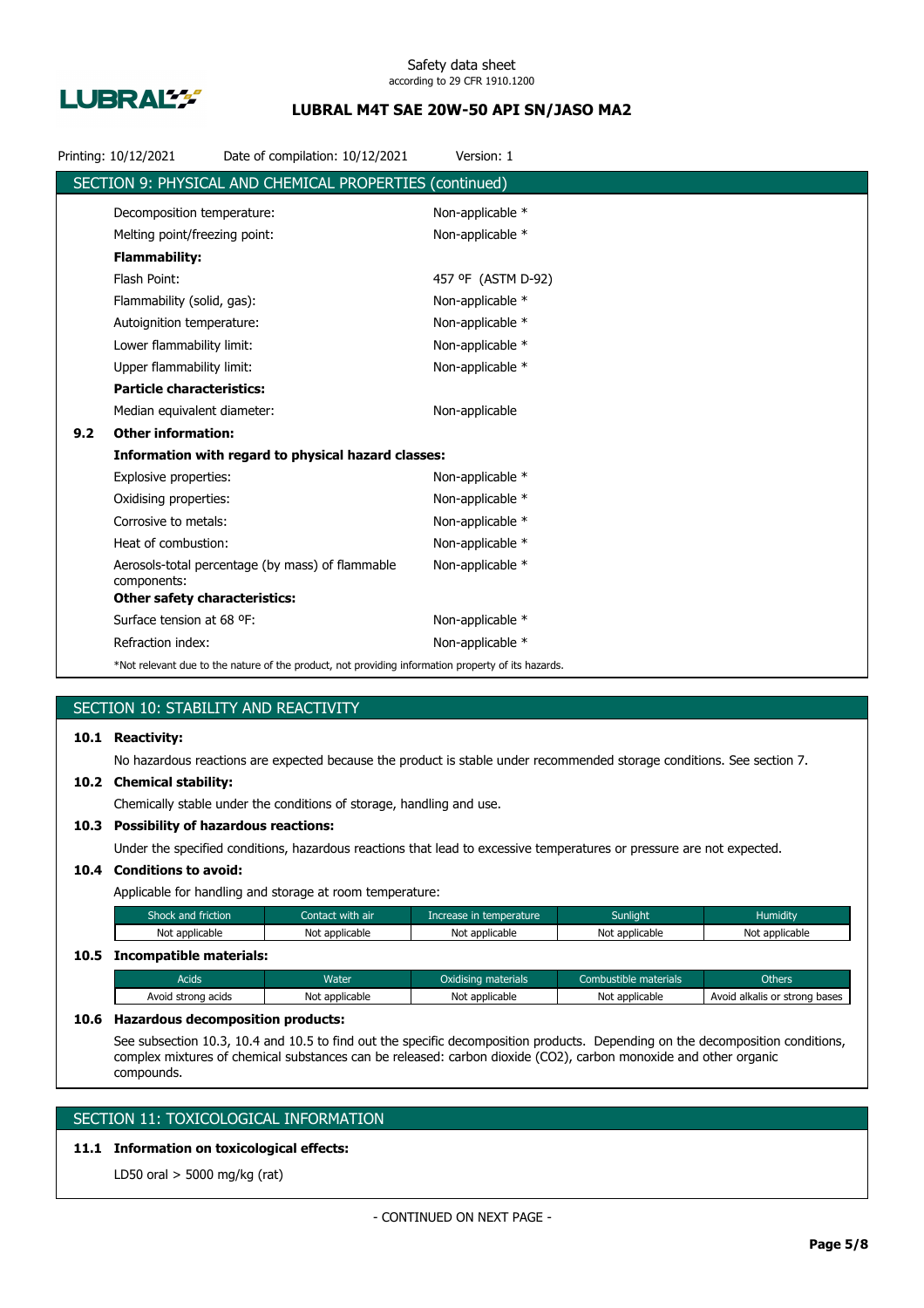

| Printing: 10/12/2021                                   | Date of compilation: 10/12/2021                                                                                                                                                                                                                                        | Version: 1                                                                                                                                                                                                                                               |
|--------------------------------------------------------|------------------------------------------------------------------------------------------------------------------------------------------------------------------------------------------------------------------------------------------------------------------------|----------------------------------------------------------------------------------------------------------------------------------------------------------------------------------------------------------------------------------------------------------|
|                                                        | SECTION 11: TOXICOLOGICAL INFORMATION (continued)                                                                                                                                                                                                                      |                                                                                                                                                                                                                                                          |
|                                                        | <b>Dangerous health implications:</b>                                                                                                                                                                                                                                  |                                                                                                                                                                                                                                                          |
| A Ingestion (acute effect):                            | limits, it may result in adverse effects on health depending on the means of exposure:                                                                                                                                                                                 | In case of exposure that is repetitive, prolonged or at concentrations higher than recommended by the occupational exposure                                                                                                                              |
| B- Inhalation (acute effect):                          | - Acute toxicity : Based on available data, the classification criteria are not met<br>- Corrosivity/Irritability: Based on available data, the classification criteria are not met                                                                                    |                                                                                                                                                                                                                                                          |
|                                                        | - Acute toxicity : Based on available data, the classification criteria are not met<br>- Corrosivity/Irritability: Based on available data, the classification criteria are not met<br>C- Contact with the skin and the eyes (acute effect):                           |                                                                                                                                                                                                                                                          |
|                                                        | - Contact with the skin: Based on available data, the classification criteria are not met<br>- Contact with the eyes: Based on available data, the classification criteria are not met<br>D- CMR effects (carcinogenicity, mutagenicity and toxicity to reproduction): |                                                                                                                                                                                                                                                          |
| paraffinic, $<$ 3% DMSO (3)<br>E- Sensitizing effects: | - Carcinogenicity: Based on available data, the classification criteria are not met<br>- Mutagenicity: Based on available data, the classification criteria are not met<br>- Reproductive toxicity: Based on available data, the classification criteria are not met   | IARC: Distillates (petroleum), hydrotreated heavy paraffinic, < 3 % IP 346, > 20,5 cSt @ 40°C (3); Paraffin oils<br>(petroleum), catalytic dewaxed light(IP 346 < 3 %, > 20.5 cSt @ 40 °C) (3); Distillates (petroleum), solvent-dewaxed heavy           |
|                                                        | - Respiratory: Based on available data, the classification criteria are not met<br>- Cutaneous: Based on available data, the classification criteria are not met<br>F- Specific target organ toxicity (STOT) - single exposure:                                        |                                                                                                                                                                                                                                                          |
|                                                        | Based on available data, the classification criteria are not met                                                                                                                                                                                                       |                                                                                                                                                                                                                                                          |
|                                                        | G- Specific target organ toxicity (STOT)-repeated exposure:                                                                                                                                                                                                            |                                                                                                                                                                                                                                                          |
| H- Aspiration hazard:                                  | dangerous for this effect. For more information see section 3.                                                                                                                                                                                                         | - Specific target organ toxicity (STOT)-repeated exposure: Based on available data, the classification criteria are not met<br>- Skin: Based on available data, the classification criteria are not met, as it does not contain substances classified as |
|                                                        | Based on available data, the classification criteria are not met                                                                                                                                                                                                       |                                                                                                                                                                                                                                                          |
| <b>Other information:</b>                              |                                                                                                                                                                                                                                                                        |                                                                                                                                                                                                                                                          |
| Non-applicable                                         |                                                                                                                                                                                                                                                                        |                                                                                                                                                                                                                                                          |
|                                                        | Specific toxicology information on the substances:                                                                                                                                                                                                                     |                                                                                                                                                                                                                                                          |
| Not available                                          |                                                                                                                                                                                                                                                                        |                                                                                                                                                                                                                                                          |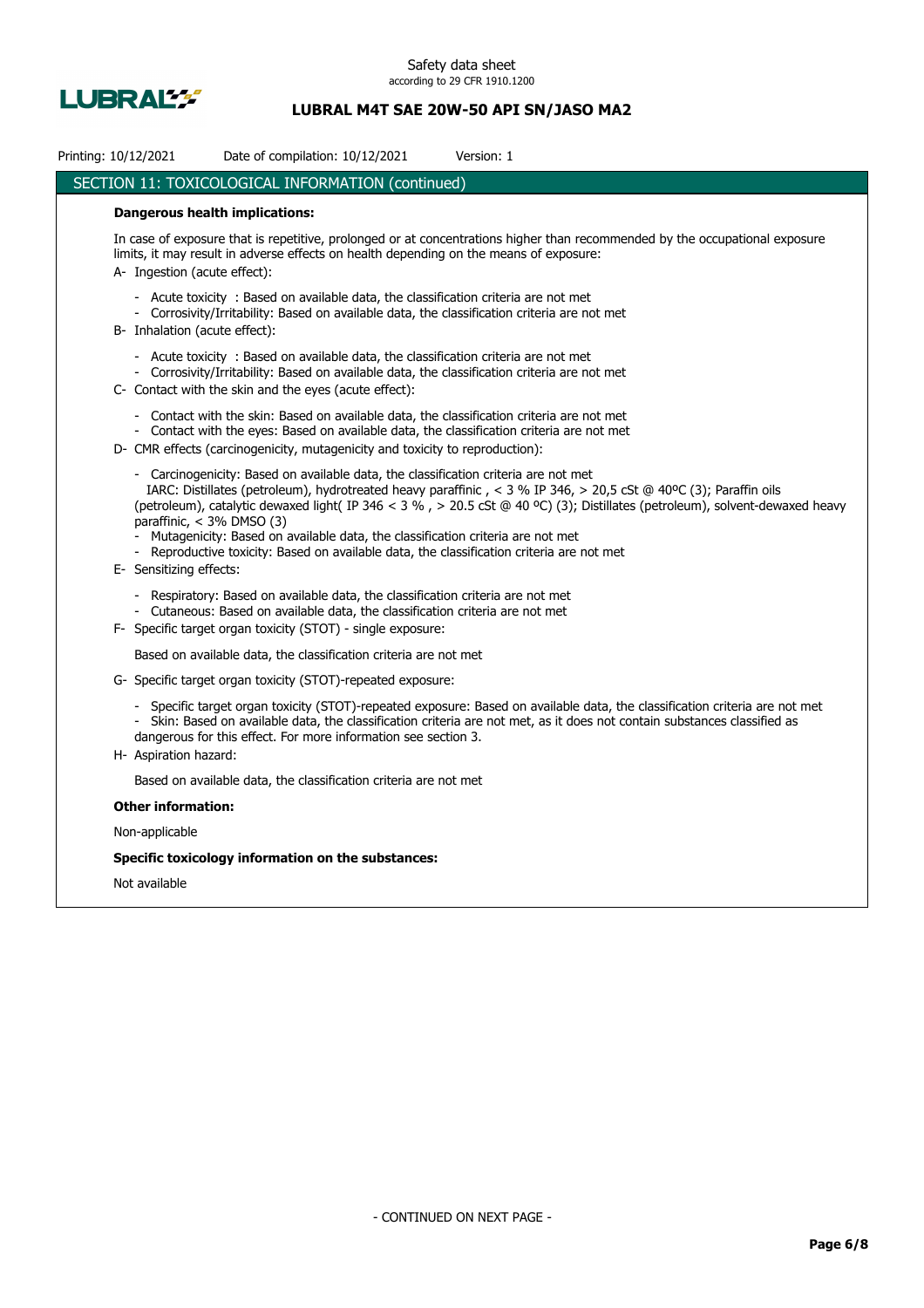

|      | Printing: 10/12/2021                                                                                            | Date of compilation: 10/12/2021 | Version: 1 |  |  |  |  |
|------|-----------------------------------------------------------------------------------------------------------------|---------------------------------|------------|--|--|--|--|
|      | SECTION 12: ECOLOGICAL INFORMATION                                                                              |                                 |            |  |  |  |  |
|      | The experimental information related to the eco-toxicological properties of the product itself is not available |                                 |            |  |  |  |  |
|      | 12.1 Ecotoxicity (aquatic and terrestrial, where available):                                                    |                                 |            |  |  |  |  |
|      | Not available                                                                                                   |                                 |            |  |  |  |  |
|      | 12.2 Persistence and degradability:                                                                             |                                 |            |  |  |  |  |
|      | Not available                                                                                                   |                                 |            |  |  |  |  |
|      | 12.3 Bioaccumulative potential:                                                                                 |                                 |            |  |  |  |  |
|      | Not available                                                                                                   |                                 |            |  |  |  |  |
| 12.4 | Mobility in soil:                                                                                               |                                 |            |  |  |  |  |
|      | Not available                                                                                                   |                                 |            |  |  |  |  |
| 12.5 | <b>Results of PBT and vPvB assessment:</b>                                                                      |                                 |            |  |  |  |  |
|      | Non-applicable                                                                                                  |                                 |            |  |  |  |  |
|      |                                                                                                                 |                                 |            |  |  |  |  |

#### **12.6 Other adverse effects:**

Not described

### SECTION 13: DISPOSAL CONSIDERATIONS

#### **13.1 Disposal methods:**

#### **Waste management (disposal and evaluation):**

Consult the authorized waste service manager on the assessment and disposal operations. In case the container has been in direct contact with the product, it will be processed the same way as the actual product. Otherwise, it will be processed as nondangerous residue. We do not recommended disposal down the drain. See epigraph 6.2.

**Regulations related to waste management:**

Legislation related to waste management:

40 CFR Part 261- IDENTIFICATION AND LISTING OF HAZARDOUS WASTE

# SECTION 14: TRANSPORT INFORMATION

This product is not regulated for transport.

# SECTION 15: REGULATORY INFORMATION

#### **15.1 Safety, health and environmental regulations specific for the product in question:**

SARA Title III - Toxic Chemical Release Inventory Reporting (Section 313): Non-applicable California Proposition 65 (the Safe Drinking Water and Toxic Enforcement Act of 1986): Non-applicable The Toxic Substances Control Act (TSCA) : Non-applicable Massachusetts RTK - Substance List: Non-applicable New Jersey Worker and Community Right-to-Know Act: Non-applicable New York RTK - Substance list: Non-applicable Pennsylvania Worker and Community Right-to-Know Law: Non-applicable CANADA-Domestic Substances List (DSL): Non-applicable CANADA-Non-Domestic Substances List (NDSL): Non-applicable NTP (National Toxicology Program): Non-applicable Minnesota - Hazardous substances ERTK: Non-applicable Rhode Island - Hazardous substances RTK: Non-applicable OSHA Specifically Regulated Substances (29 CFR 1910.1001-1096): Non-applicable Hazardous Air Pollutants (Clean Air Act): Non-applicable Hazardous substances release notification under CERCLA sections 102-103 (40 CFR Part 302): Non-applicable **Specific provisions in terms of protecting people or the environment:**

It is recommended to use the information included in this safety data sheet as data used in a risk evaluation of the local circumstances in order to establish the necessary risk prevention measures for the manipulation, use, storage and disposal of this product.

- CONTINUED ON NEXT PAGE -